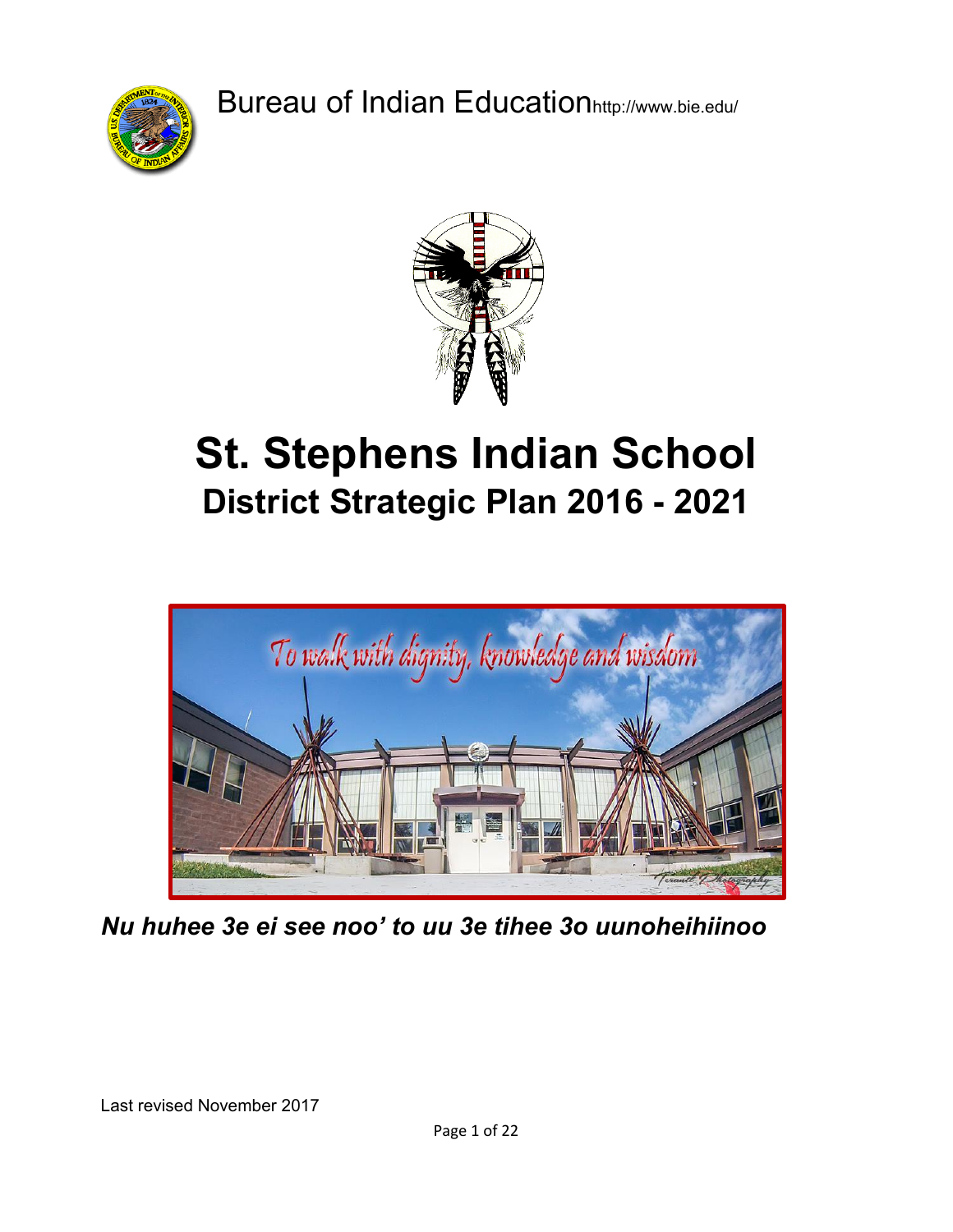| Demographics (Who we are) Error! Bookmark not defined.                   |  |
|--------------------------------------------------------------------------|--|
|                                                                          |  |
|                                                                          |  |
|                                                                          |  |
|                                                                          |  |
|                                                                          |  |
| How We Created the Strategic Plan  Error! Bookmark not defined.          |  |
|                                                                          |  |
| Strategic Plan Framework (System's Purpose) Error! Bookmark not defined. |  |
|                                                                          |  |
|                                                                          |  |

#### **School Board**

Chairman – Michael Ridge Bear Vice Chairman – Marilyn Groesbeck Secretary – Dominic Littleshield Treasurer–Ronnie Oldman Member at Large – William C'Hair Board Secretary – Shelly Groesbeck **District Administration** 

Frank No Runner – Superintendent Matt Mortimore – High School Principal James Stewart – K-8 Principal Keenan Groesbeck – Plant Manager Blaine Bray –Transportation Manager Aleta Gould – Business Manager

#### **School Information**

P.O. Box 345, 128 Mission Road, St. Stephens, WY 82524 Elementary/MS: 307-856-4147 School Website: [http://www.st-stephens.net](http://www.st-stephens.net/) High School: 307-857-9400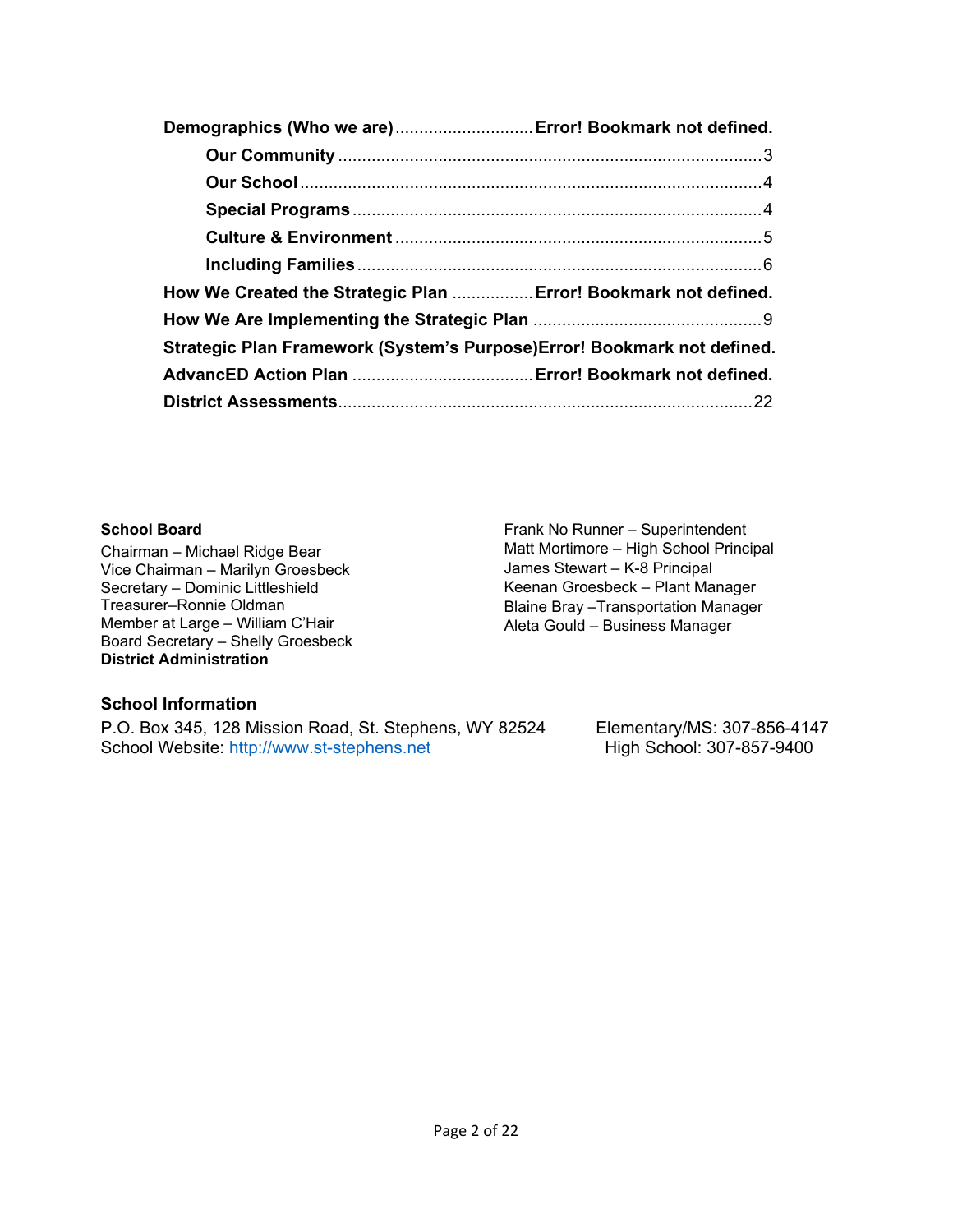# **Demographics (Who Are We?)**

### <span id="page-2-0"></span>**Our Community**

St. Stephens Indian School serves mostly Native American students on the Wind River Indian Reservation, established by the Bridger-Teton Treaty in 1864. It is inhabited by the Eastern Shoshone and Northern Arapaho tribes which are federally recognized tribes in the United States of America (U.S.). These tribes are geographically located in Western Central Wyoming (WY). It is the seventh-largest Indian reservation in the U.S, encompassing a land area of 3,473.272 square miles, covering approximately one-third of Fremont County and approximately one-fifth of Hot SpringsCounty. The reservation is located in the Wind River Basin, and is surrounded by the Wind River Mountain Range, Owl Creek Mountains,and the Absaroka Mountains.



The U.S.2010 census reported a population of 26,490inhabitants. The largest town is Riverton with surrounding towns in the area. The entire reservation is populated by 7,798 Native Americans, with 54% Arapaho and 30% Shoshone(2010 census). Note that 22% speak a language other than English at home. The Bureau of Indian Affairs (BIA) Headquarters are in Fort Washakie, WY, while the Bureau of Indian Education (BIE)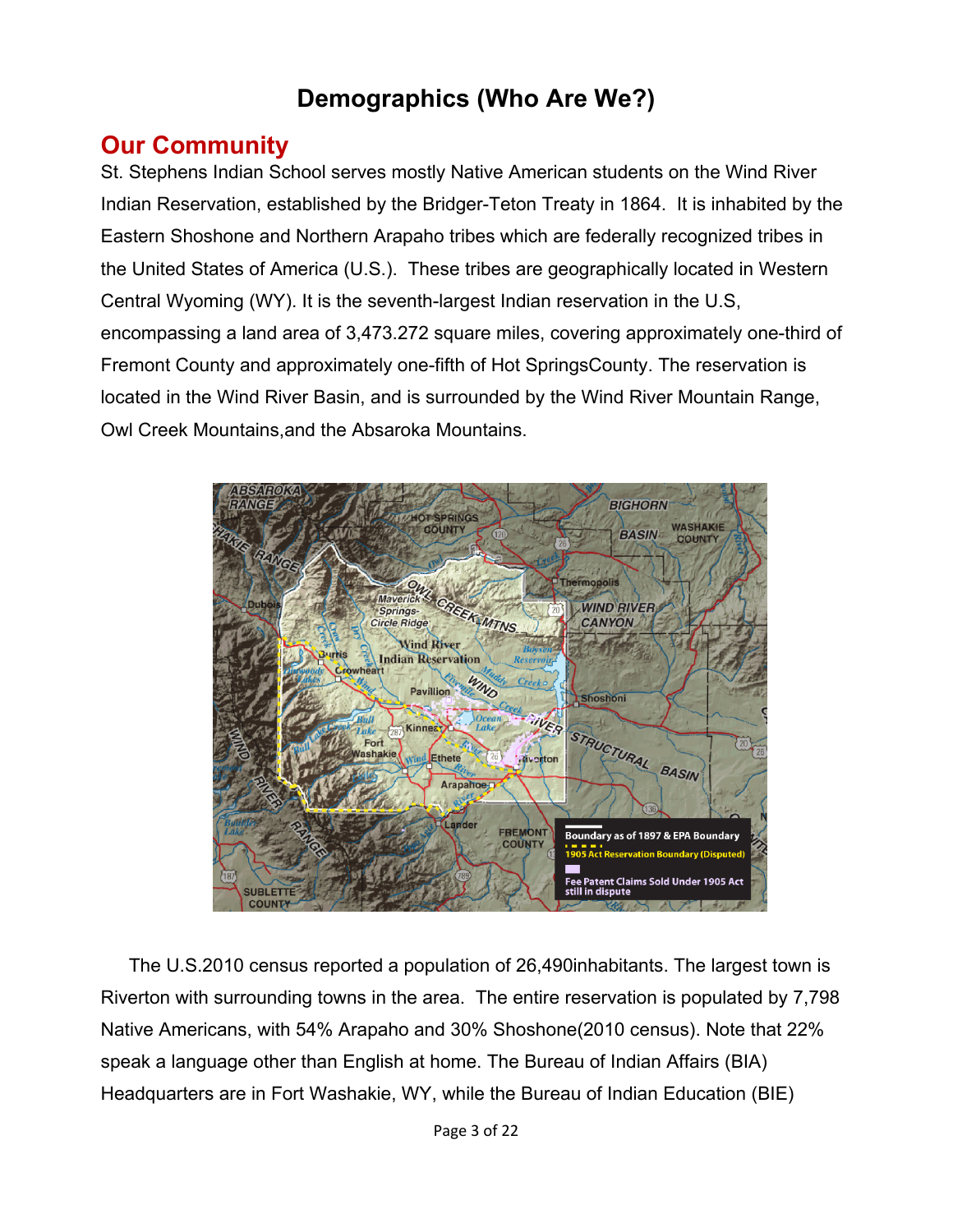Headquarters are in Washington, D.C.

### <span id="page-3-0"></span>**Our School**

St. Stephens Indian School is the only federally funded, BIE P.L. 297 Tribal Grant Contract School in the State of Wyoming.



St. Stephens Indian School serves approximately 250 students in grades Kindergarten through 12, 40% of the students are enrolled in high school. The school has full K-12 academic offerings, including a special education program. The school is accredited through AdvancED.The student make-upis comprised of Northern Arapaho Tribalmembers (91%), Eastern Shoshone Tribal

members (7%), and students who are enrolled tribal membersfrom other federally recognized tribes in the U.S. (2%). Less than 1% of students are Non-Natives (lower than 25% Indian blood degree) and are provided free tuition. A large portion of the reservation's population lives well below the poverty line and one hundred percent of our students qualify for free breakfast and lunch.

### <span id="page-3-1"></span>**Special Programs**

With use of Title I funding provisions, St. Stephens Indian School strives to improve the academic achievement of the disadvantaged. A rigorous, academic curriculum is aligned to Common Core State Standards and Next Generation Science Standards. In school year 2014-2015, 16% of students received special education services as per the IDEA NCLB act of 2011. Title IV Part A and a 21<sup>st</sup> Century Community Learning competitive grant funds our after school program for academic enrichment. This program has been implemented with success the past seven years. As per the Code of Federal Regulation (CFR) §39.113, Gifted and Talented ("ExCEL") program also has been successfully implemented the past ten years. The program promotes academic and personal success for youth. Students are tested and screened as per CFR § 39.114-115. Title X, Part C, McKinney-Vento provides federal funding to ensure enrollment and educational stability for our homeless children and youth. All students are provided opportunities for culture and language (CFR § 39.130), special programs, and athletics. The district also strives for a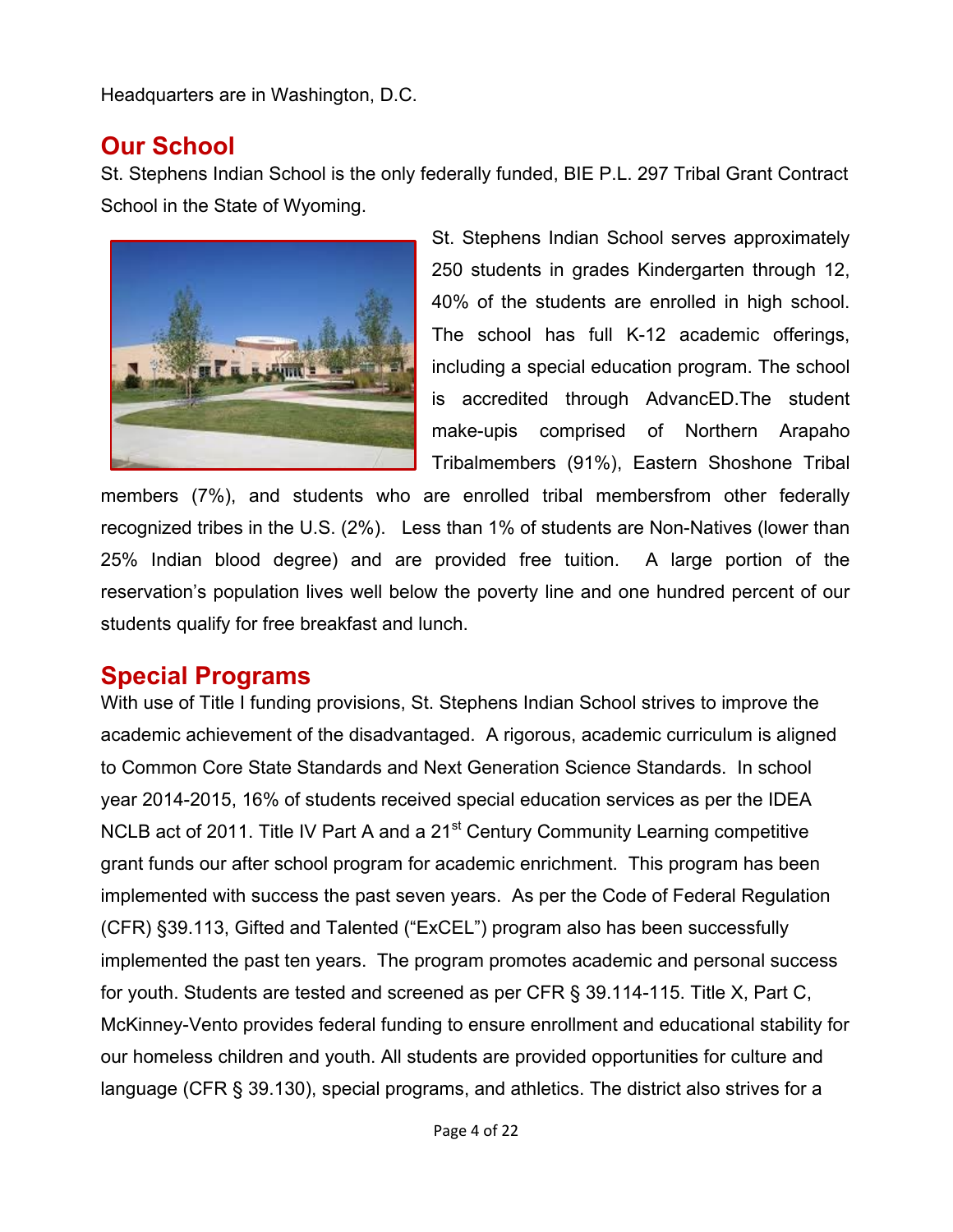holistic approach to include counseling services, behavior intervention plans/contracts, and transitional services for high school students. St. Stephens Indian School continues to progress monitor all students to provide interventions and learning environments unique to our student body, tradition, and culture.Attendance is tracked through NASIS Average Daily Attendance Reports (ADA) SY 2017-2018.

**K-12 Student Database Management System:** Native American Student Information System (NASIS)

**SSIS Teams/Committees:** Administrative Leadership Team, BIE Leadership Team, District Data Team, Cultural Leadership Team, Instructional Teams (PODs), Parent Advisory Group, Elder Advisory Board, Johnson-O'Malley Committee, Family Engagement Committee, Curriculum **Committee** 

<span id="page-4-0"></span>**WHSAA Participant:** Cross Country, Volleyball, Six-Man Football, Basketball,& Track and Field

### **Culture & Environment**

A notable achievement at St. Stephens Indian School is the consistent ability to include a culturally relevant atmosphere into the school buildings. The Native American students are reminded of their unique heritage starting from the moment they walk into the wellmaintained building. The former facility director had worked in this school for over 38 years and kept the building in pristine shape from a well-manicured lawn to clean and recently renovated buildings. Now retired, he mentored the next facilitator to conduct the same high standards of facilities maintenance. When you walk up to the K-8 school building you are greeted by a community member's donation of a handcrafted metal school logo of an Eagle, flanked by two beautifully crafted metal tipis on display. The school buildings are purposefully architected to resembled Native American imagery. Within both buildings all staff are expected to demonstrate culturally proficient pedagogical practices. The administration models behavioral expectations by also including culturally relevant activities when applicable. An example of this is in the morning, on the intercom,



after the U.S. Pledge of Allegiance, the elementary principal welcomes students and the Pledge of Allegiance and a prayeris spoken in their Native language of Arapahoe.

St. Stephens boasts one of the top five Gifted and Talented programs in the nation that nurtures our

Page 5 of 22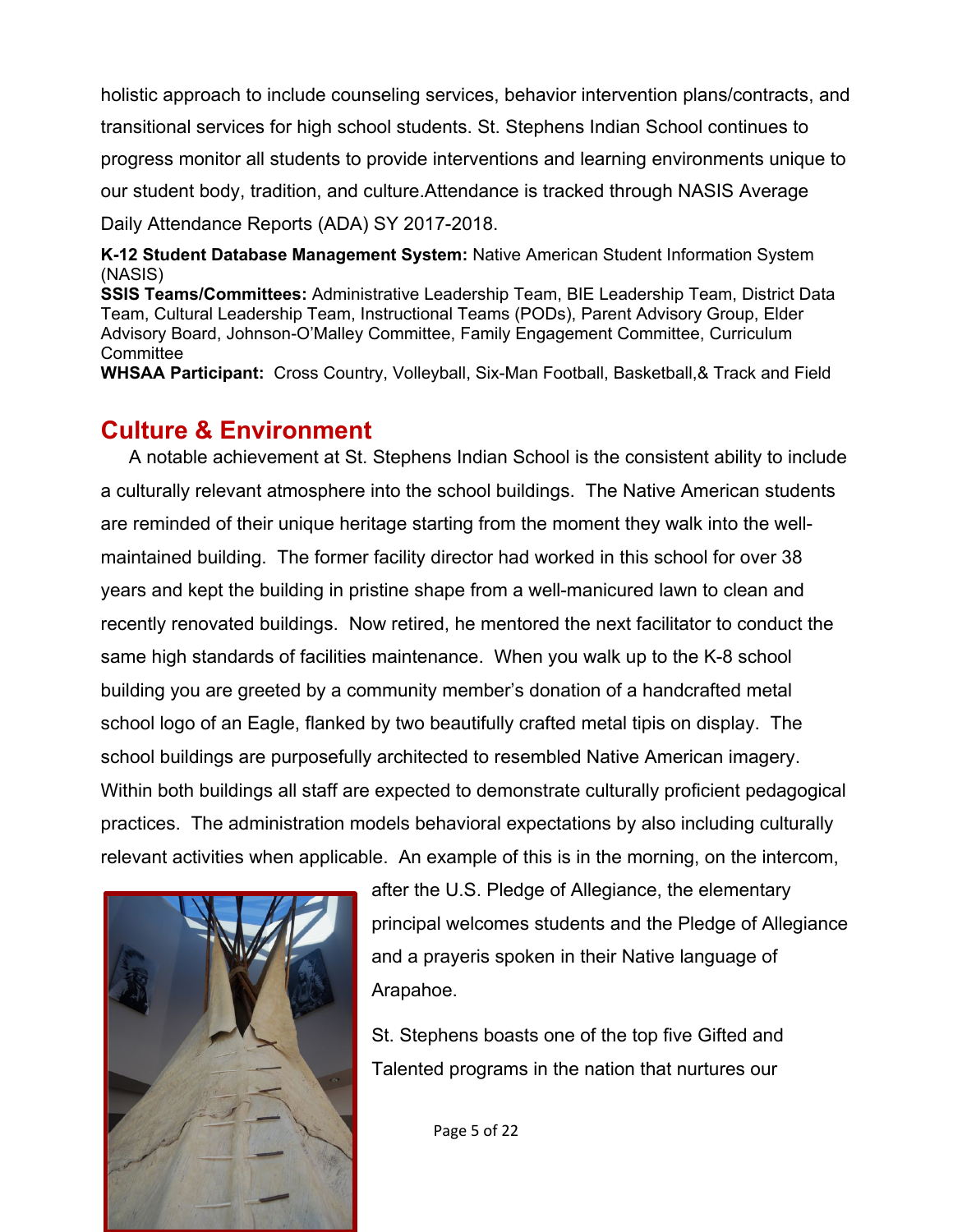student's ability to create Native American projects. One of these projects went onto a national level contest, a video documentary called "Listening for a New Day." This was a documentary about the making of an Arapaho buffalo hide tipi. This project was included in the "Red Nation Film Festival, The Authentic Voice of American Indian & Indigenous Cinema," and was an "Official Selection" for participation in Los Angeles, CA. A trailer preview can be seen at [https://vimeo.com/109582548.](https://vimeo.com/109582548) Program coordinator, three students and board members attended this event in SY 2014-2015. A goal at St. Stephens Indian School is to make the students feel that their unique cultural identity is valued and that the curriculum used in the school respects the contributions made by their Indigenous ancestors.AdvancEdconsidered this to be a powerful practice at St. Stephens during the 2015 review.

#### <span id="page-5-0"></span>**Including Families**

Page 6 of 22 Our weekly grade band meetings (POD meetings) allow teachers an opportunity to collaborate around student assessments, unit assessments, and aligned lesson planning conversations to inform instruction and increase rigor in the classroom. These meetings also aim to strengthen curricular planning and assure all standards are being analyzed and reviewed for targeted instructional development. Parental involvement is also one of the district goals. The district website has been updated to share calendars (even in the Arapaho language) and other information with parents and the community. The district also uses text messages, emails, direct phone calls, and even home visits when the need arises to communicate with families. Traditional forms of communication such as report cards, newsletters, letters/memos, and notes home are also still used when appropriate. Further, the school has created a Facebook page for communication with all stakeholders. The school hosts parent nights, family literacy nights, book fairs, parent-teacher conferences, parent listening sessions, parenting classes, family meals, and various Title I parental involvement activities.Parents and community members are invited to activities and programs at the school on a regular basis. In school year 2013-2014, the school started a web-based parental involvement initiative called the "Family Engagement Toolkit" through the Academic Development Institute. The toolkit is designed to create a parent/staff team that meets to assess the school, community, and engage in the continuous school improvement process. This initiative was re-implemented and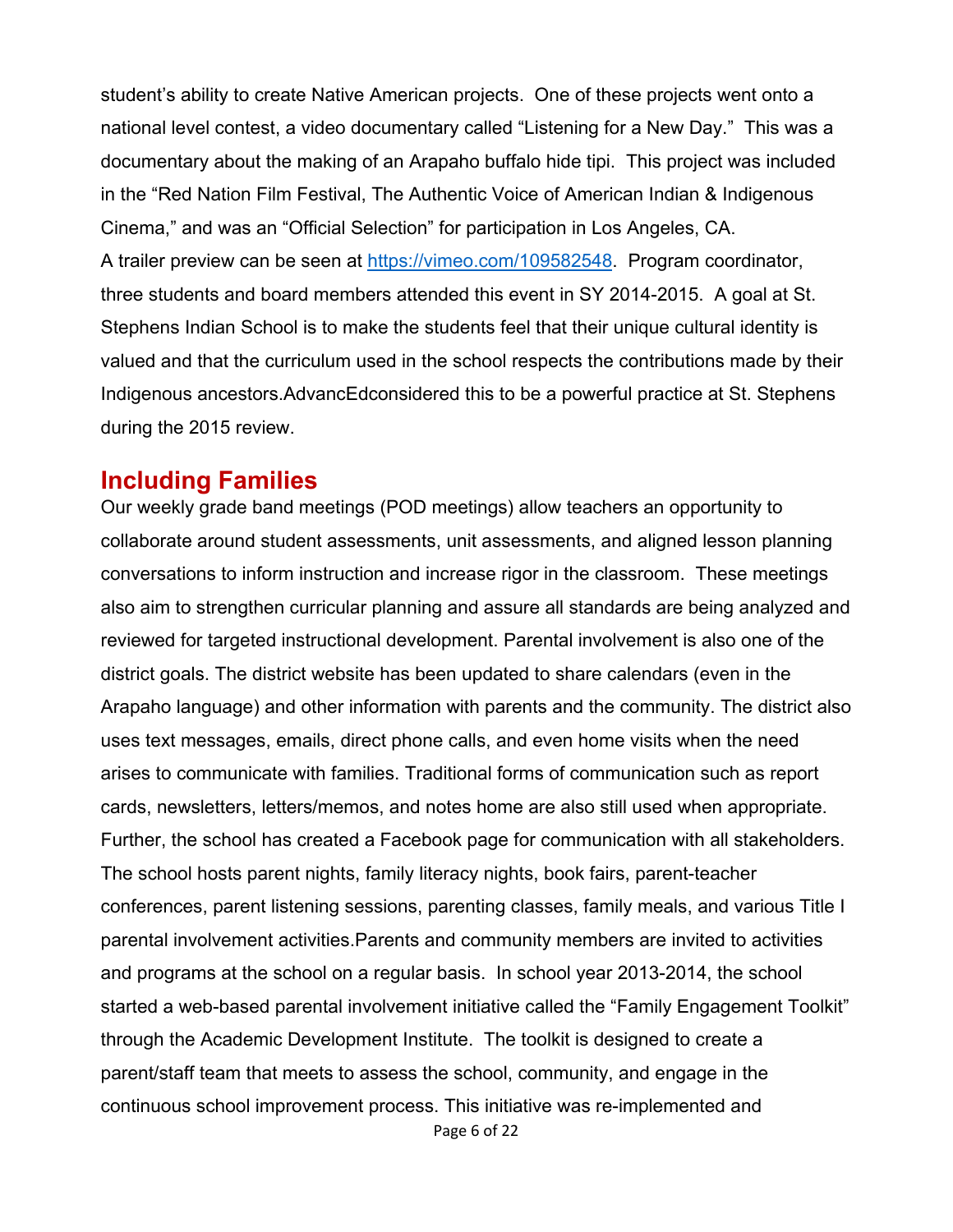completed in the fall of 2017. An area of focus will be increasing student attendance for increased Indian Student Equalization Program (ISEP) funding to support the school.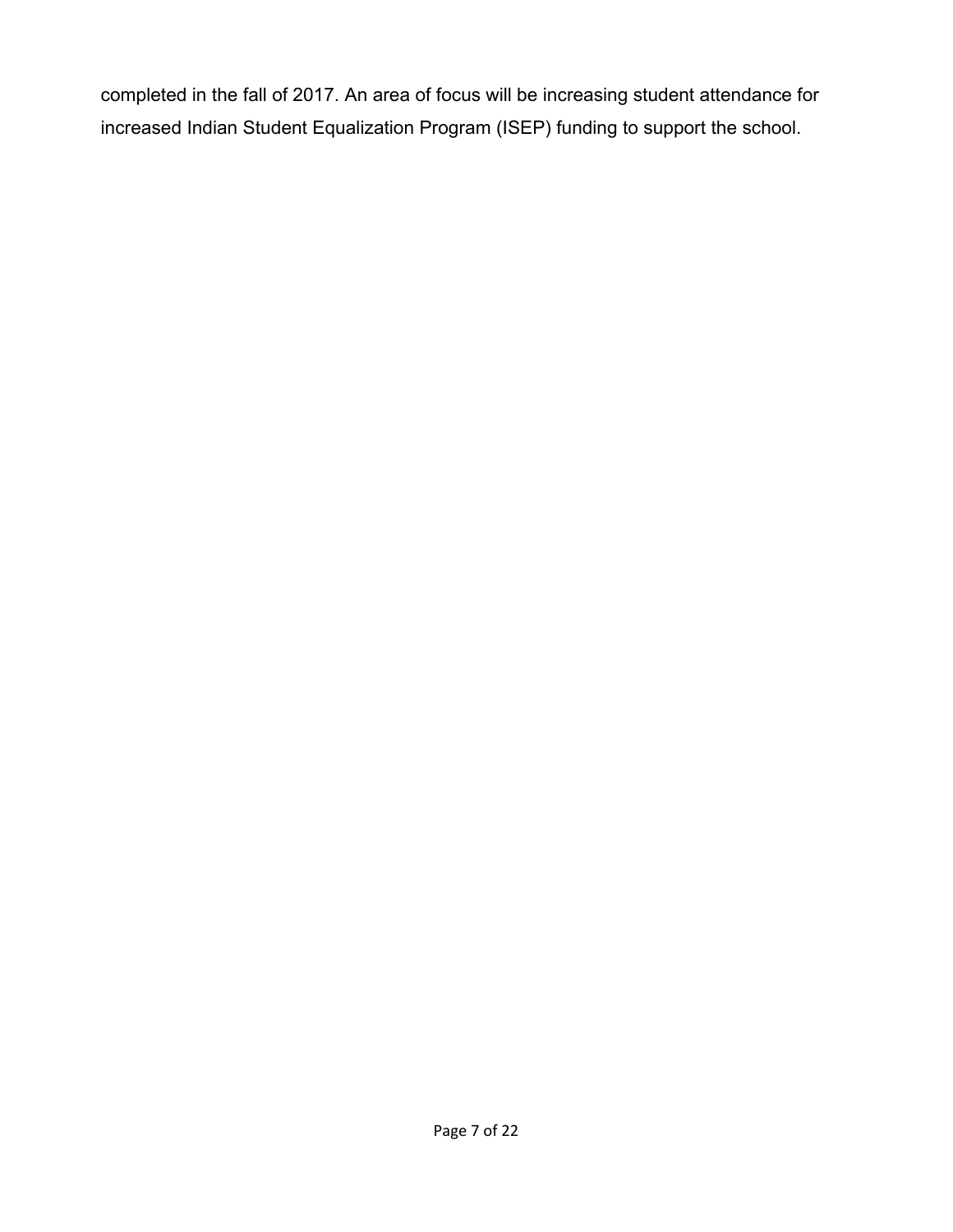#### **RESEARCH**

#### **Strategic Plans of Other School Districts**

A number of improvement plans from BIE districts, State of Wyoming Districts and a Texas District were reviewed to identify if they had strategic plans and what their strongest attributes were; some were used as exemplars in moving forward.

#### **Assessment of Previous Strategic Focus/Plans**

The previous SSIS strategic plan was a one page strategic focus that most stakeholders were unaware of. The AdvancED visit in Fall 2015 identified the need to develop a comprehensive strategic plan with input from all stakeholders.

#### **STAKEHOLDER INPUT**

Input is continuous as the plan is under continuous improvement and will be revised accordingly. An essential question was distributed for stakeholder response by way of a suggestion box, on the school Facebook page and on the school website. In addition, a number of meetings were held for discussion with a variety of stakeholder groups. The essential question asked stakeholders to identify what they saw as the greatest challenges for St. Stephens Indian School and the education of our students.

#### **Strategic Plan Task Force**

The strategic team will review stakeholder input on the essential question and develop goals, strategies, measurable outcomes, and key action steps. They will also

preview the overall template and modify with stakeholder input.

#### **Board of Trustees Strategic Direction and Framework**

Although the Board of Trustees previously adopted the vision, mission, philosophy, and belief statements for the district, they are currently under review.

#### **Development of Strategic Plan Drafts**

The Strategic Plan Task Force began its work in April of 2016 with analysis of various input received on the Strategic Plan Framework. The Task Force recommended revisions to the framework, and from analysis stakeholder input from the essential question, will develop goals, strategies, measurable outcomes, and key action steps. The strategic plan was made available to all stakeholders in the Fall of 2017.

#### **REVIEW AND APPROVAL Administrative Review**

During the fall of 2016, the Superintendent and the Administrative Team reviewed the recommendations of the Strategic Plan Task Force and developed a final draft plan for consideration by the Board of Trustees.

#### **Board Approval**

The Superintendent presented the final draft plan to the Board of Trustees on January 24, 2017 for discussion. The Boardformally approved the St. Stephens Strategic Plan in the Spring 2017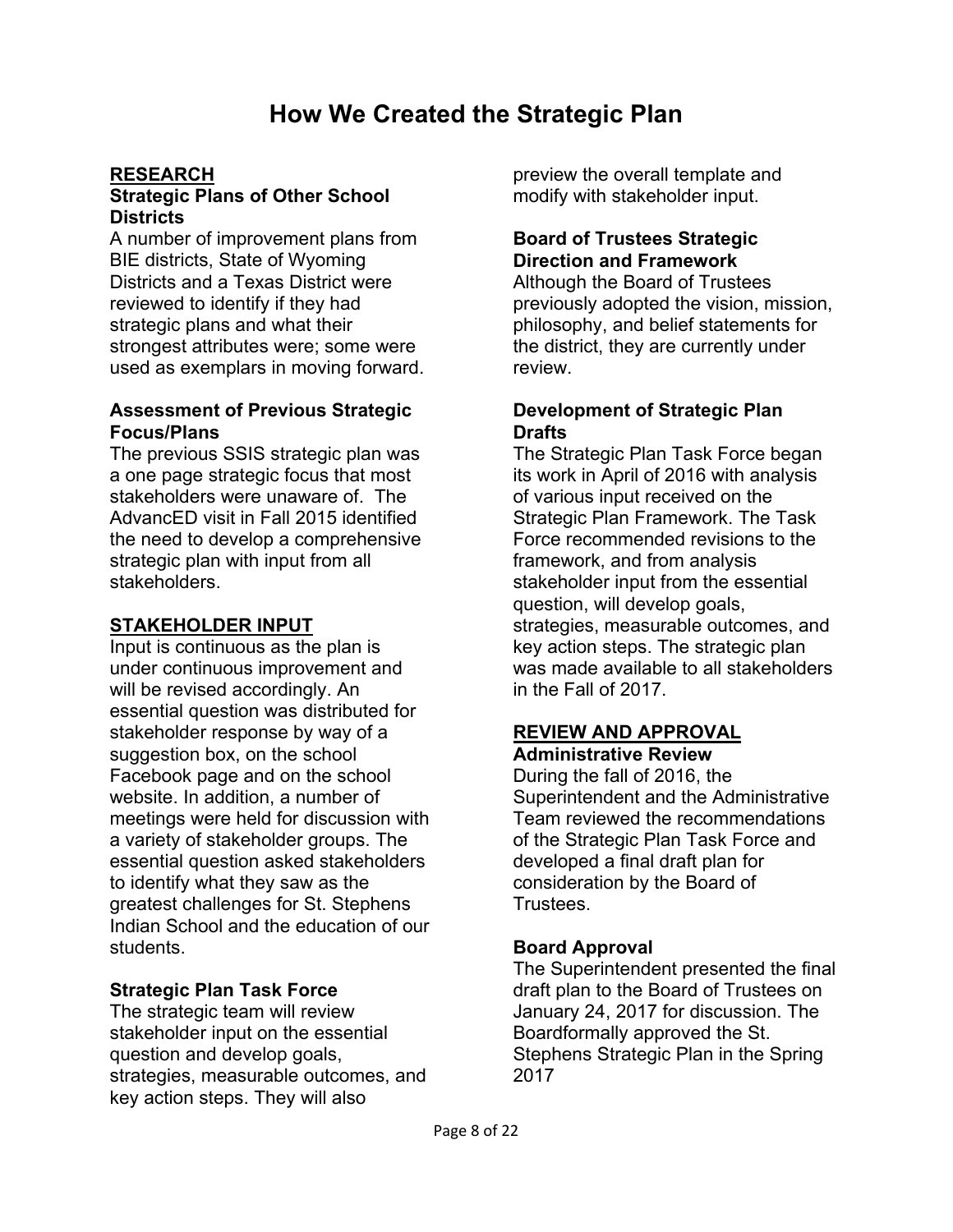# **How We Are Implementing the Strategic Plan**

#### **INFORMATION ON THE PLAN**

**Basic Steps & Website**

The district has updated the school website to include development of the Strategic Plan to ensure ongoing transparency of the process and to inspire comment and feedback from stakeholders. Basic steps of implementation include translating goals, creating a framework, mobilizing the team, aligning finances, monitoring progress, and revisiting and repeating for continuous revision.

#### **District Service Orientation**

The district maintains several advisory committees. As part of their orientation to district service, the stakeholders on each of these committees discuss how the charge of their group supports the Strategic Plan and provide comment and feedback.

#### **PLANNING ALIGNMENTS AdvancED**

AdvancED is the global leader in providing continuous improvement and accreditation services for the Wyoming Department of Education. Accreditation is an international protocol for institutions committed to systemic, systematic and sustainable improvement through building capacity of the system and its schools to increase and sustain student learning and stimulation and improving effectiveness and efficiency throughout the system.External review of systems occurs on a five year cycle whereby improvement priorities, improvement opportunities, powerful practices, are identified at each district. An index of education quality is determined and an accreditation recommendation is

made. St. Stephens Indian School will include the continuous improvement plan as part of the Strategic Plan.

#### **Wyoming Department of Education Assurances**

Wyoming Department of Education Policies and Procedures outline certain state requirements that all institutions must meet in order to be in compliance. Institutions are required to verify whether or not they meet these state requirements by answering a series of questions and in some cases, attaching evidence for review. By responding to the questions in the **AdvancED**electronic ASSIST and attaching evidence when required, the institution has verified whether it meets or does not meet each of the Wyoming Department of Education Assurances for Accreditation.

#### **INDISTAR – BIE Native Star**

Assistant Deputy Director (ADD) West is our reporting district. This web-based system is implemented by the BIE for school improvement. The system is stocked with indicators of evidence-based practices to improve student learning and rubrics for assessment of the indicators. Indistar guides improvement teams through a continuous cycle of assessment, planning implementation, and progress tracking. School Improvement Goals from Title I, Section1114 Plan, and AYP Smart Goals evolve from the BIE Native Star through the INDISTAR system and are incorporated into this Strategic Plan.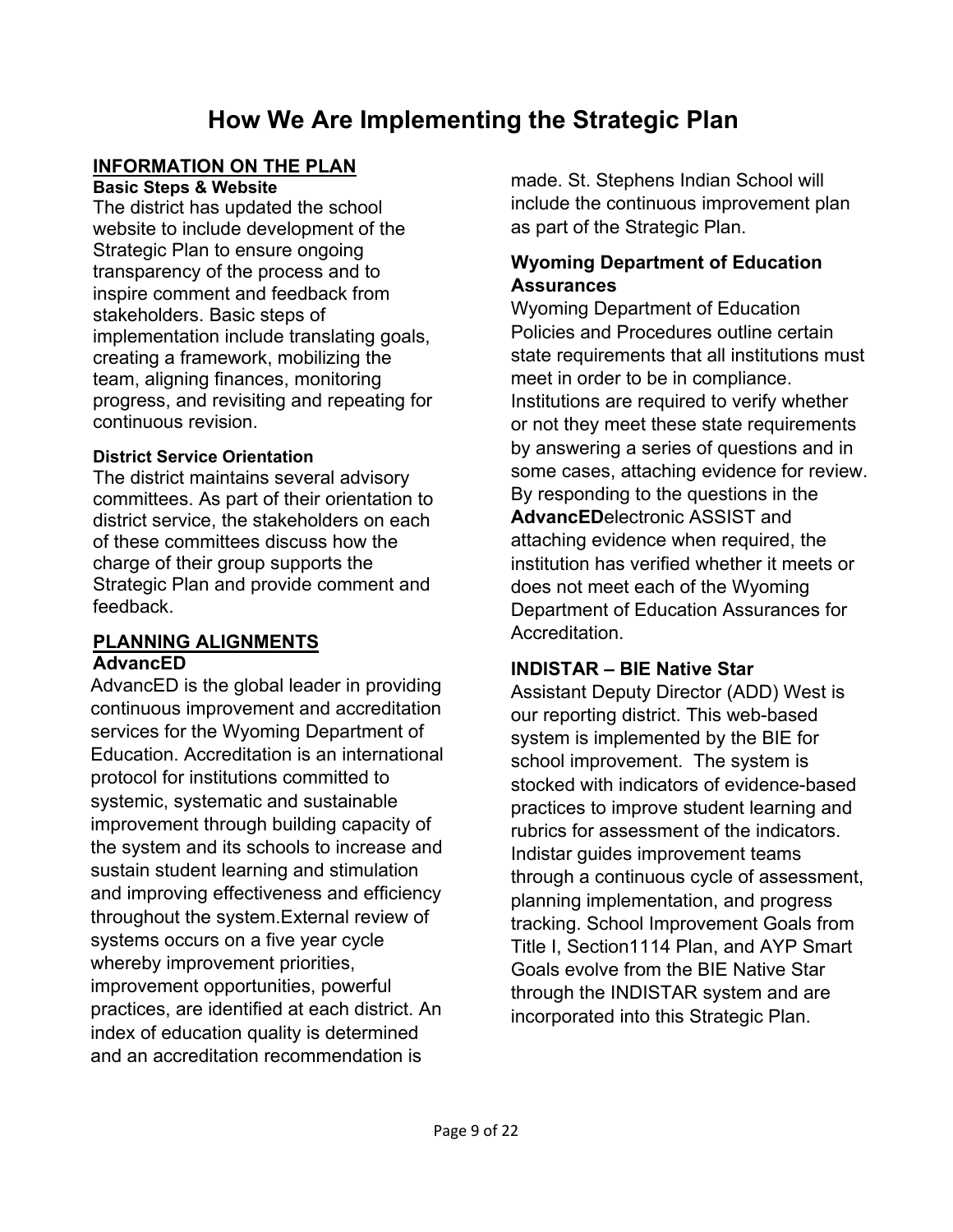#### **Budget Development**

The district budget is developed annually as part of Indistar and is informed by this Strategic Plan to show alignment.As this plan moves forward, budgetary requests will be cross referenced with the Strategic Plan key actions steps, AdvancEd improvement indicators, or indicators from Indistar to show alignment. Although the district has faced budgetary constraints, the resource capacity is available to support critical investments directly related to the Strategic Plan.

### **MONITORING**

#### **Monitoring System**

Periodically key persons or groups are assigned responsibility for action plan steps and their status. As the Strategic Plan is implemented, district leaders will monitor and identify progress that is completed, continuous, or still is progress. Measurable outcomes inform leaders of progress. In addition, Indistar requires progress documentation electronically. AdvancEdhas revisited the school periodically with progress reports.

#### **Superintendent's Reports**

As part of annual planning and reporting, the Superintendent reports to the Board of Trustees at every meeting with an overall report. The BIE has an electronic

reporting system through Indistar and AdvancED has an electronic reporting system through ASSIST that the Superintendent is responsible for assuring compliance with and reporting on progress for continuous school improvement. The charge is to take deliberate and strategic actions to ensure that every child, every day is being prepared and achieving success for the future.

#### **REVISION Annual Review Process**

The Strategic Plan is designed to provide a stable focus for the district over a five-year period, and it must be responsible to any major changes in the environment and so should be revisited annually and revised as recommended. Goal changes through Indistar, AdvancED, and any other accreditation corporationare adjusted in the plan. Input on revisions by stakeholders is part of the district website in the comment and feedback area and reviewed by the planning task force. Recommendations from advisory committees are provided to the administration who then presents to the Board of Trustees for revision approval.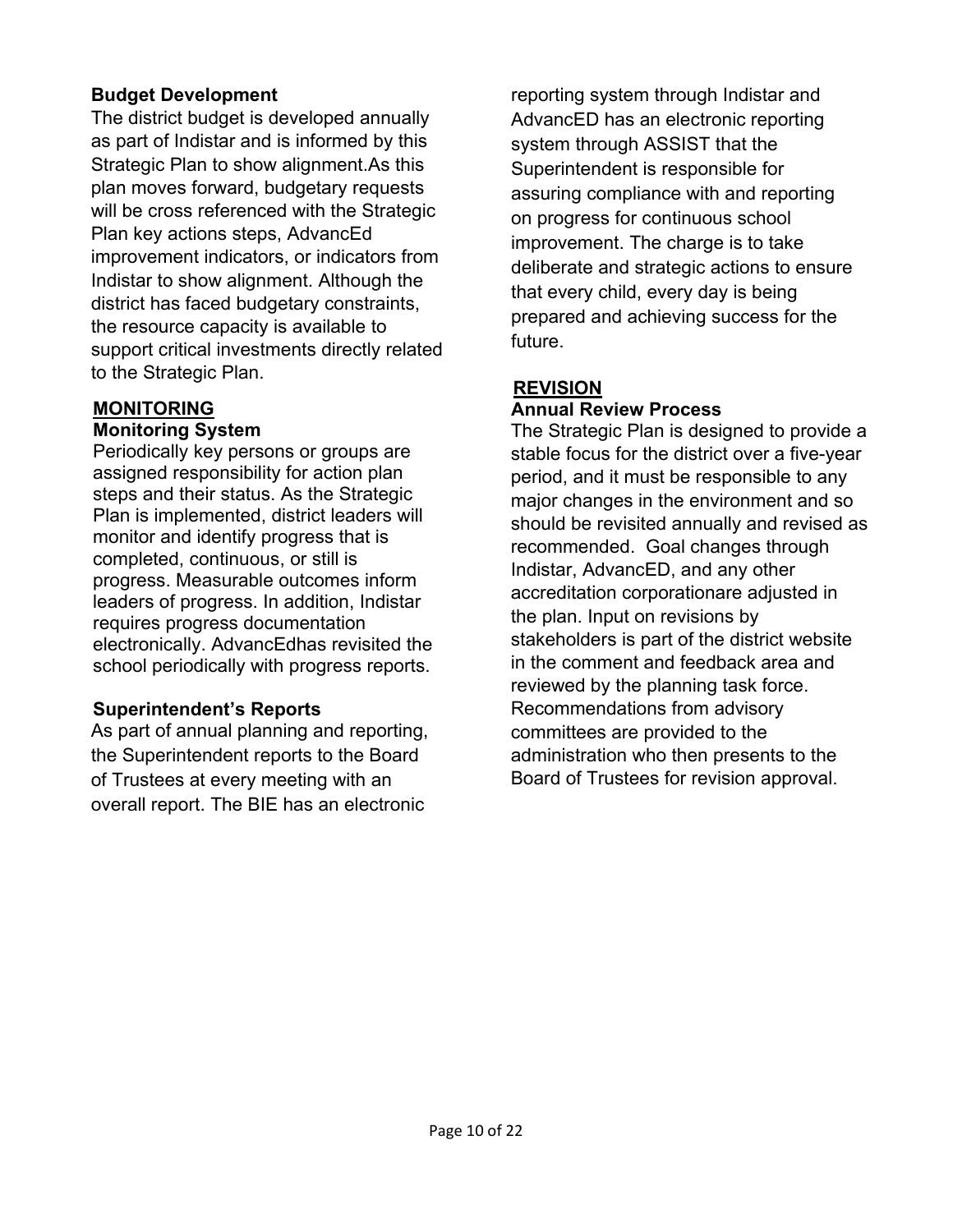# **Strategic Plan Framework (System's Purpose)**

The school not only has a vision and mission statement but also has incorporated a "Philosophy" and "Belief Statement" as well. The stakeholders were provided with various opportunities to share in the creation of the vision statement created five years ago. A committee was formed to research vision statements via the internet, interviews, and phone calls, and summarized what was needed in order to have an effective school. The stakeholderswere then asked to complete a survey via the internet, and questionnaires were sent to those not having internet access. The committee worked together on the formulation of the vision statement based on the survey results, and a vote by stakeholders was taken to choose thevision statement. During April of 2015, this vision statement was revisited by a committee of stakeholders who collaboratively chose to maintain the vision and its current displays including its presentation on the school web-site: [http://www.st-stephens.net](http://www.st-stephens.net/)  Periodically these statements will be revisited by all stakeholders for input and or revision.

### **What We Do**

#### **Mission Statement:**

To walk with dignity, knowledge, and wisdom; "Nu huhee 3e ei see noo' to uu 3e tihee 3o uunoheihiinoo'"

# **Where We Want to Be**

#### **Vision Statement**

All students will be provided a safe, success-oriented, culturally-responsive educational environment which will develop responsible,respectful, productive, and well-adjusted individuals in an ever-changing world.

# **What We Believe In**

#### **Our Philosophy**

We at St. Stephens Indian School believe in the simple philosophy of life that has sustained the Indian people through the centuries;"To walk with dignity, knowledge, and wisdom, to live in harmony with earth and everything on it, to acknowledge with thanks the Great Spirit."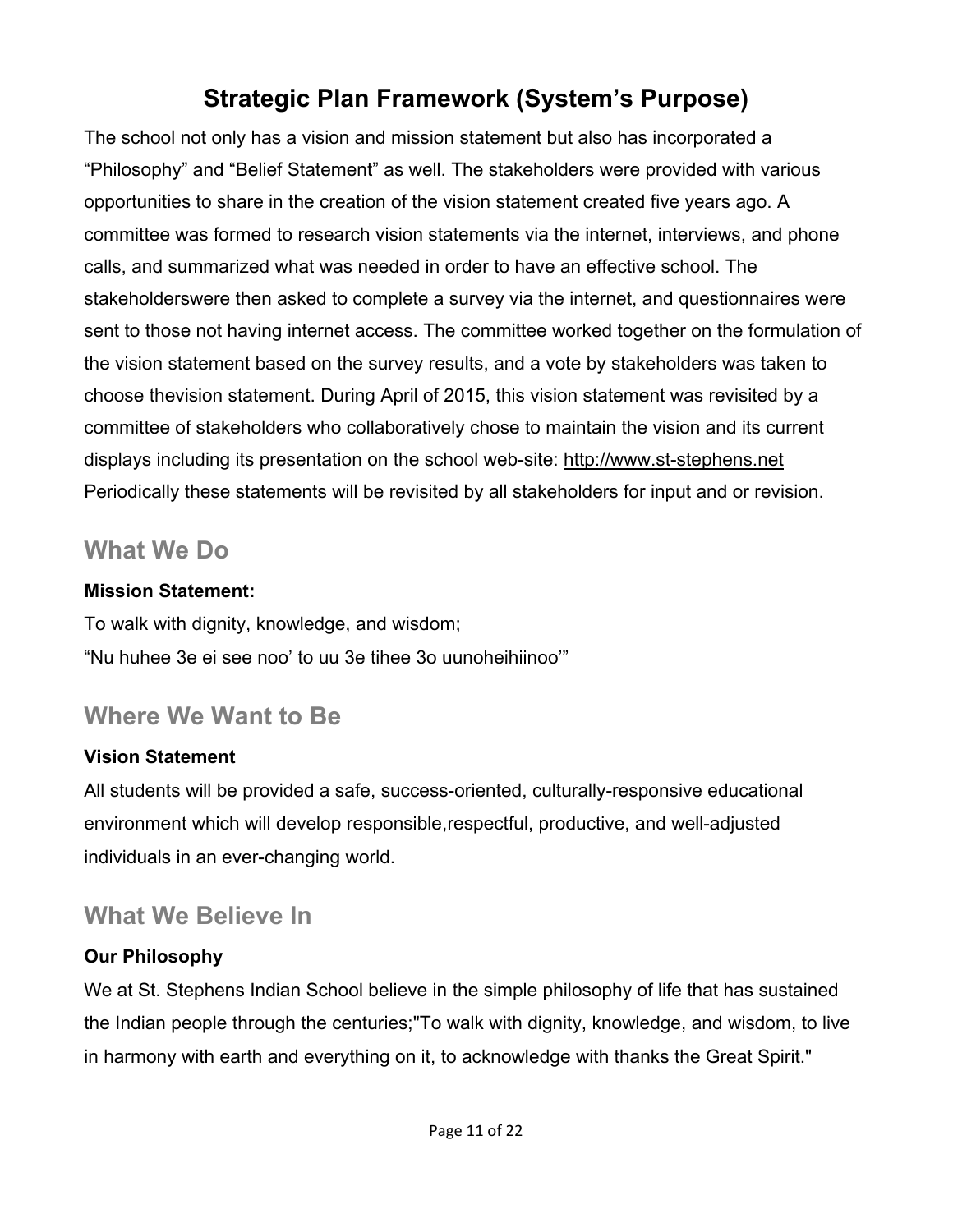#### **Belief Statement**

St. Stephens Indian School exists first and foremost for teaching and learning. Our students will be taught the techniques forliving and leadership in modern society within a curriculum framework, which includes the art language and beliefs of American Indian cultureand heritage. We believe that all students can learn provided with positive, success oriented, and safe environment. Students, teachers,administrators, parents, and community are equally important in the learning process.

# **What We Want to Accomplish - How We Will Achieve Our Goals**

# **Goals and Strategies**

#### **GOAL: Improve Student Achievement**

- 1. Include teachers in the decisions regarding the use of academic assessments in order to provide information on, and to improve the achievement of individual students and the overall instructional program.
	- The school creates agendas for Teacher Collaboration Professional Learning Communities (PLCs) meetings. Minutes are taken to record work sessions and decisions.
	- School PLCs have defined building practices/norms and procedures.
	- School Improvement Team / Leadership Team agendas work session documents are uploaded in Native Star and on file.
- 2. Focus on using effective methods and instructional strategies based on scientifically based research (SBR) to strengthen the core academic program of the school, increase the amount and quality of learning time, and address the needs of all children, but particularly the needs of low achieving children.
	- Curriculum alignment documents to common core state standards
	- Mapping documents; curriculum guides
	- Teacher lesson plans
	- Core instructional materials meet SBR requirements
	- System in place for identifying, assessing and monitoring students in need of instructional interventions.
	- Intervention instructional strategies (RtI)/Differentiated instruction in place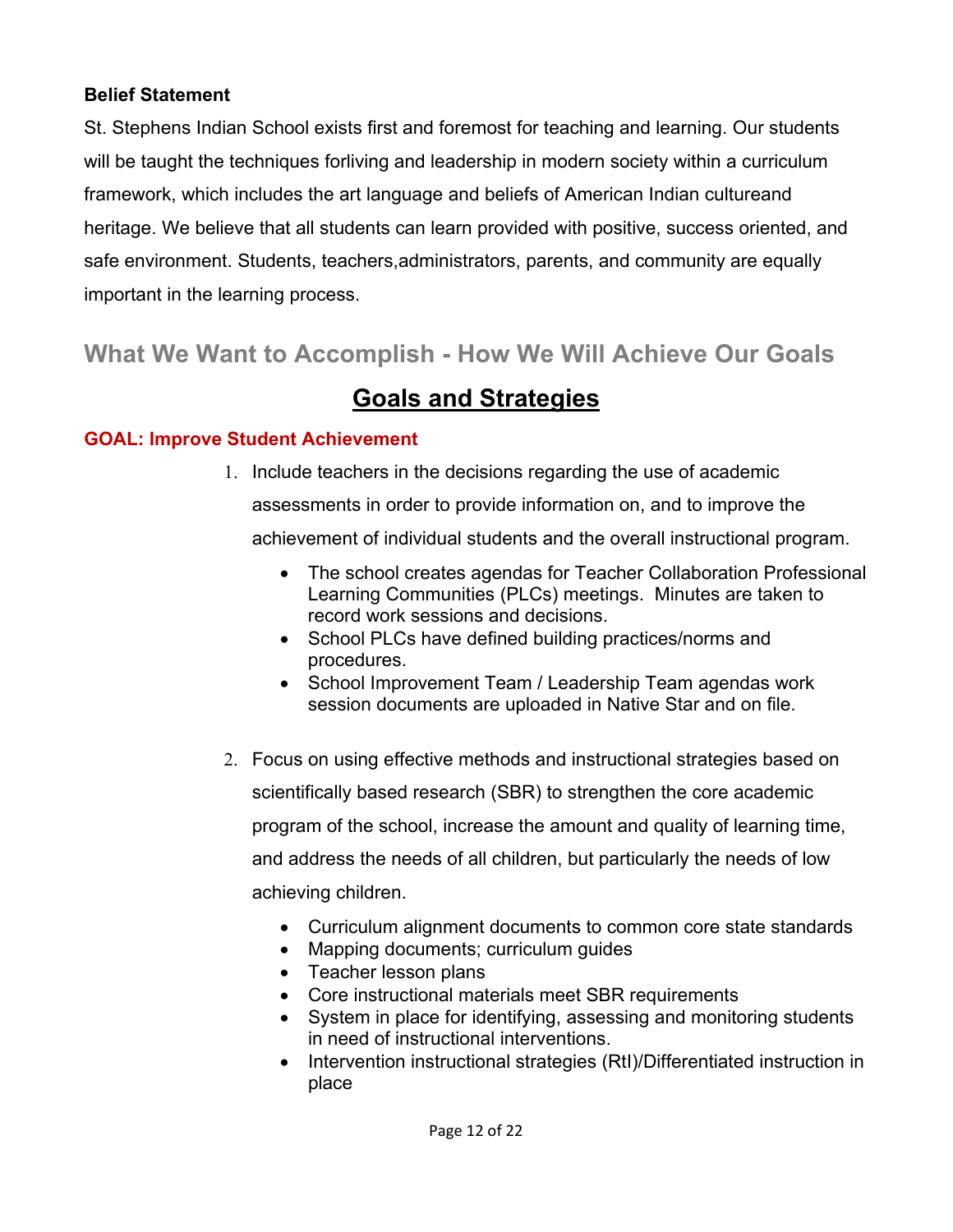- 3. Provide effective and timely activities to assist students who have difficulty mastering the proficient or advanced levels of academic achievement standards.
	- Defined/written description of school wide intervention strategies process and procedures
	- School has a Multi-tiered instructional approach RtI program
	- School has student rosters and staff assignments, schedule of service delivery for the RtI program
	- School has an after school program
	- School plans to have a summer program
- 4. Ensure the curricula, instruction, and assessments are linked to standards

and vertically aligned from one grade level to the next.

- Utilize PLC's to align curriculum and develop standards clarity and assessments. Determine if some curricula needs updated or enriched
- Develop a schedule for meeting on alignments, (possibly K 2, 2- 3, 3-5, 5 - 6, 6 - 8, 8 - 9, 9 - 12, with a focus on content by grade and standards alignment at the secondary level (middle school science meets with high school science regularly).
- Monitor fidelity to curricula via PLC's, classroom observations, targets posted and taught (students should know what they are learning) and student performance.
- 5. Develop a process to collect multiple forms of data and train all staff

members in analyzing and utilizing data to inform professional practice.

- Using assessment matrixes, develop a system for data management and collection to be included as part of the District Report Card continuously
- Print data reports and analyze data to inform instruction on a continuous basis as part of PLC teams and reporting to SIT team.
- Include students in their own data and goal setting to increase performance schoolwide.
- Designate a place in each school for a visible data wall and post current and longitudinal data. Classrooms have data walls.
- Include current and longitudinal data on District Report Card communicated on system website and as part of system newsletter.
- Plan professional development as per staff surveys on data analysis and/or specific assessments like NWEA MAP, ACT, or statewide testing.Include training on data management systems (Mileposts) for assessment data.
- SIT team to research data management systems and determine if a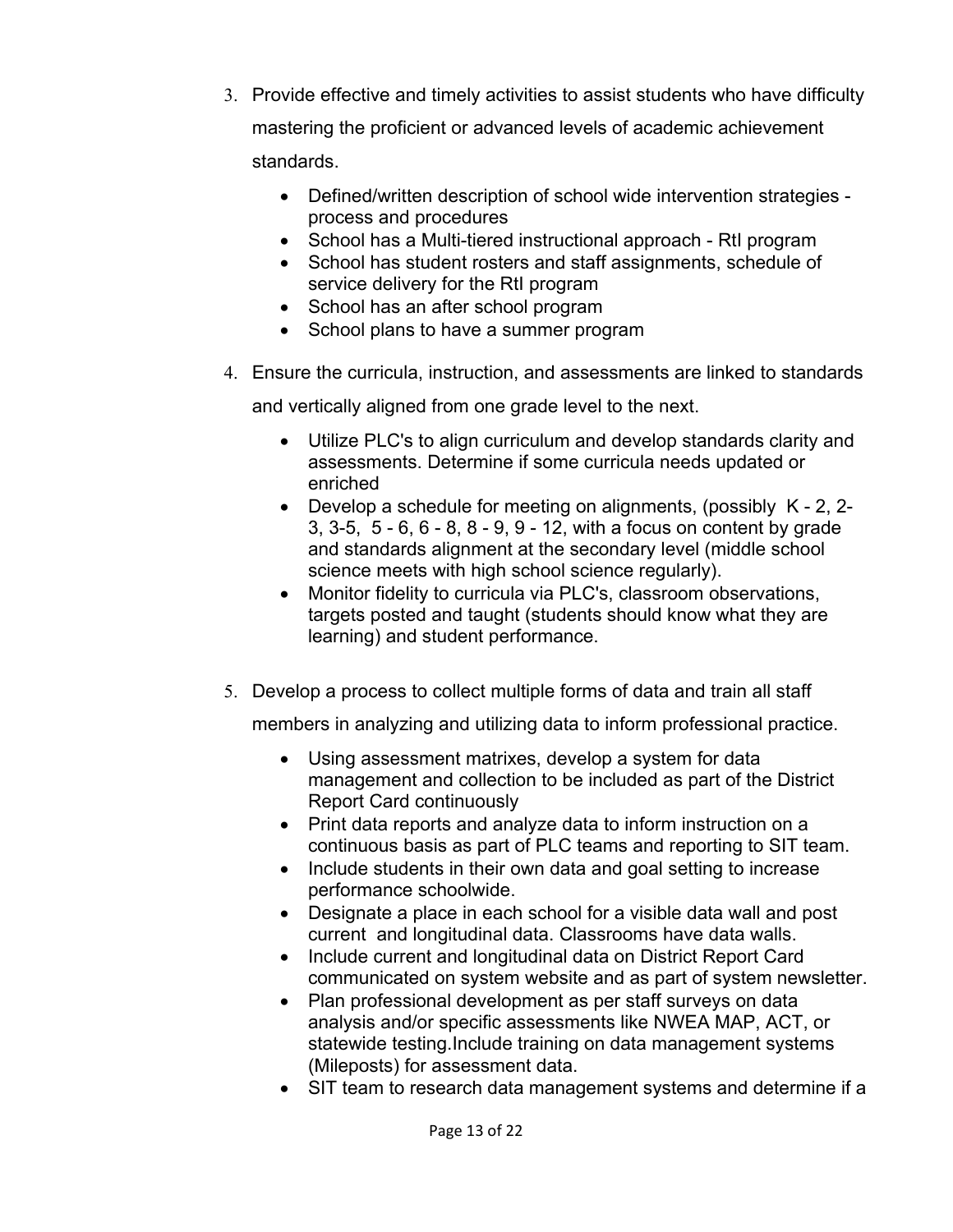new one should be purchased. Consider a reading/math data collection management system.

- Collect achievement, demographic, perceptions, and program data in a systematic and comprehensive process and analyze to maximize effect on student performance; this will be included as part of strategic planning.
- 6. Develop, implement and evaluate the effectiveness of a professional

development plan that is based on a comprehensive needs assessment,

differentiates growth opportunities for both certified and classified staff,

and is focused on achieving the system's goals.

- Develop a staff survey to determine Professional Development needs K - 12; include component to cover recommendations from AdvancED for PD in differentiating instruction, higher order thinking questions, and data collection and analysis to improve student performance.
- Administration will collect data from staff evaluations to determine areas of strength and weakness that indicates a need for further training to improve student performance.
- Develop a PD schedule for school year 2016-2017 that includes time allotment for PLC's and PTSB credits, and or college credit.

#### **GOAL: Strengthen Leadership and Governance Structures**

1. Meet fiscal health and accountability to all stakeholders by following

federal and state standards and by working within a balanced budget.

- Evaluate current financial trends to clarify use of resources and take necessary steps for healthy financial management.
- Develop budget and budgeting review team to insure financial health, consider having departments develop own budgets on funding available.
- Attend a regional job fair for teacher recruitment from surrounding states.
- Provide Professional Development to improve school climate so that financial situation does not continue to be a distraction from student performance.
- 2. Engage school board members in the training necessary to fully

understand their appropriate roles and responsibilities as effective

leaders of continuous systems improvement.

• A schedule of professional growth opportunities, trainings, and workshops for the school board will be developed that includes all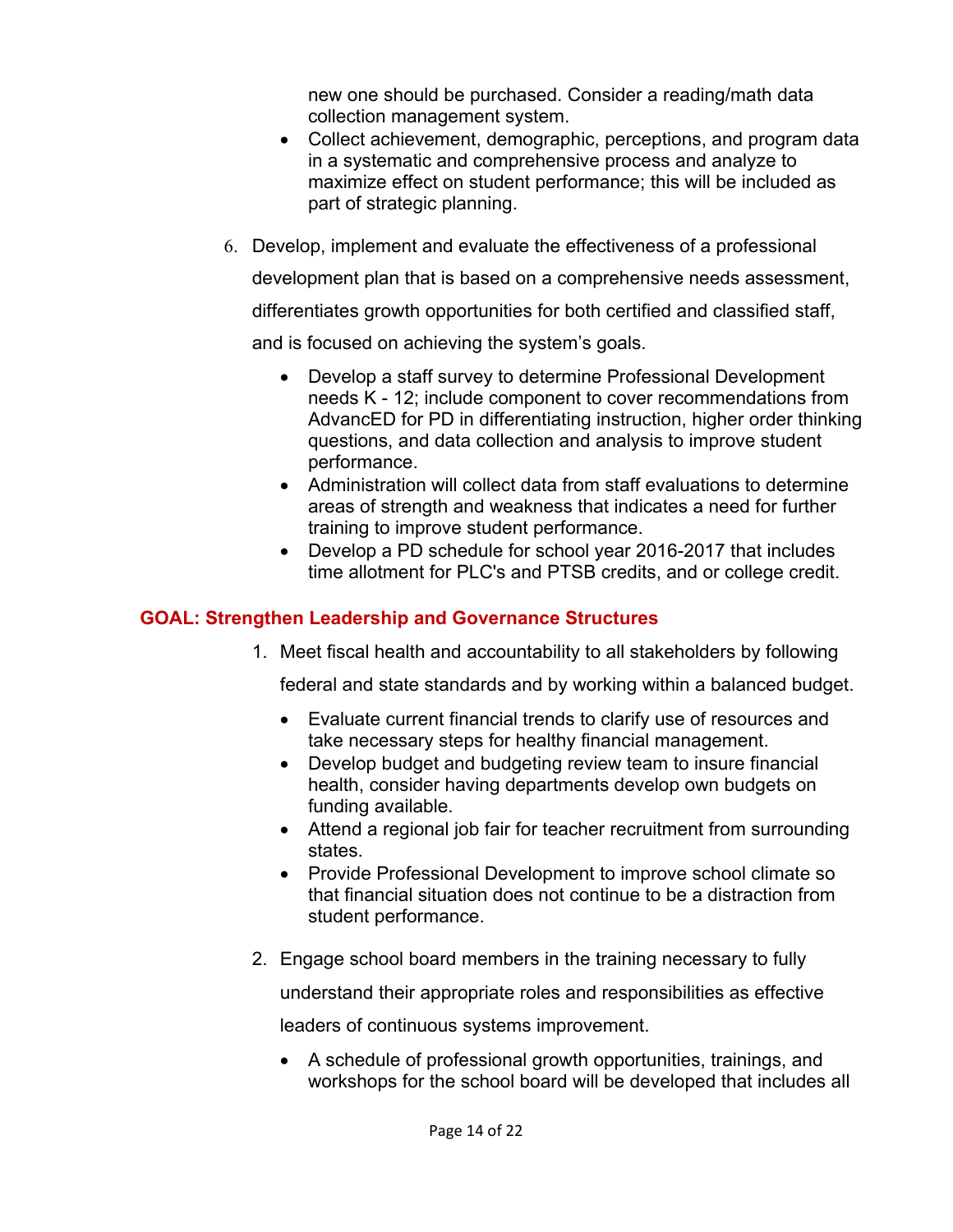functions of school boards, ethics and limitations of roles and responsibilities, opportunity and value of stakeholder voices, and process for development of school improvement.

- An annual board self-evaluation process will be researched, chosen, and implemented.
- Attendance at school board meetings by the board will be tracked and reported in board minutes with a summary provided at the annual meeting.
- Board minutes will be provided for staff, parents and all stakeholders electronically with 24 hours of meeting.
- 3. Engage stakeholders in an intentional, formalized process to provide guidance and input into the system's improvement decisions, and widely disseminate information about student performance to all stakeholders.
	- i. Current student data will be published on the school website as part of the District Report Card.
	- ii. District report card with communication about student performance goals and targets will be communicated on the system website.
	- iii. Newsletters to families will be reinstated to include items of interest, student interest items, system communication to stakeholders, like school improvement, mission and vision, and district report card; to be sent home and included on system website.
	- iv. Reimplementation of technology team to review website for continuous system communication, digital learning and strategies schoolwide, and to develop a continuous technology plan for the system with regularly scheduled meetings and minutes.
	- b. Involve stakeholders in developing, implementing and

communicating a system strategic plan that is clearly focused

on student academic success. Align all school improvement

plans with the system's plan.

- Identify a school improvement stakeholder team, allowing for input of all system stakeholders and develop a strategic plan that focuses on students academic success and driven by the school's vision and mission statements.
- Vision and mission statements should be revisited with stakeholder input and revised or approved as is with documentation.
- School improvement team will identify requirements as per Indistar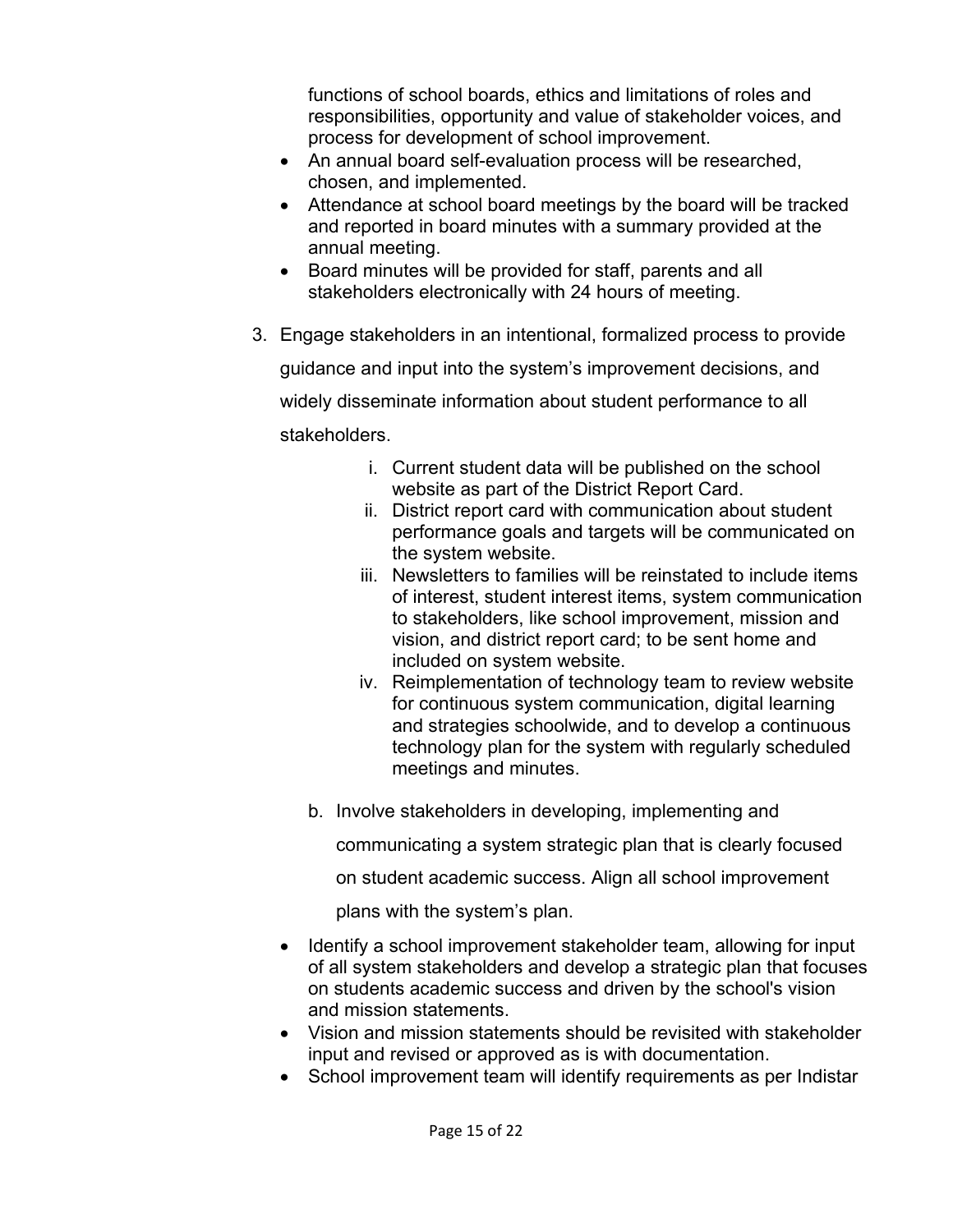and ADDWest and other school improvement as part of Strategic Plan and will insure alignment of those plans to the strategic plan.

- Communication of the Strategic Plan will be on the system website and via professional development.
- Stakeholder comment and feedback on strategic plan should be available on website and/or a school feedback box in the front office.
- Implement Strategic Plan to drive student academic success.

#### **GOAL: Ensure the Embedded Teaching of Native American Culture, History, and**

#### **Language into All Classes**

- 1. Create a cultural leadership team to advise the school system
- 2. Create time in the daily school schedules to embed Native American culture, history, and language
- 3. Adopt teaching and learning standards and align curriculum to those standards
- 4. Create a link on the school website for cultural department and activities
- 5. Work with the Elders Advisory Board

# **How We Will Check Our Progress**

#### Measurable Outcomes

• Based on SY 18-19 NWEA MAP data, 62% of students met or exceeded one year's growth in **reading** (fall to spring). This was an increase from SY 17-18 data in which 41% of students met or exceeded one year's growth in **reading**. In addition, 10 out of 13 classes averaged one or more year's growth (an increase from 6 out of 12 the previous year).

Based on SY 18-19 NWEA MAP data, 62% of students met or exceeded one year's growth in **math** (fall to spring). This was an increase from SY 17-18 data in which 41% of students met or exceeded one year's growth in **math**. In addition, 10 out of 13 classes averaged one or more year's growth (an increase from 3 out of 12 the previous year).

It is our goal for this year that each grade will have at least 70% of its students exceed a year's growth in **reading and math** and that every class will average more than one year's growth in **reading and math** as determined by NWEA MAP scores and based on national norms. Also, it is our goal that no individual student will have two consecutive years in which they do not show at least one year's growth.

• Based on 2019 ACT Assessment data, 16% of students received a composite score of 17 or higher. In addition, our average ACT score decreased from a 14.8 to a 14.0. It is our goal that 60% of our students will receive a composite score of 17 or higher on the ACT. Also, it is our goal that the average ACT score will increase to a 17 (in 2020).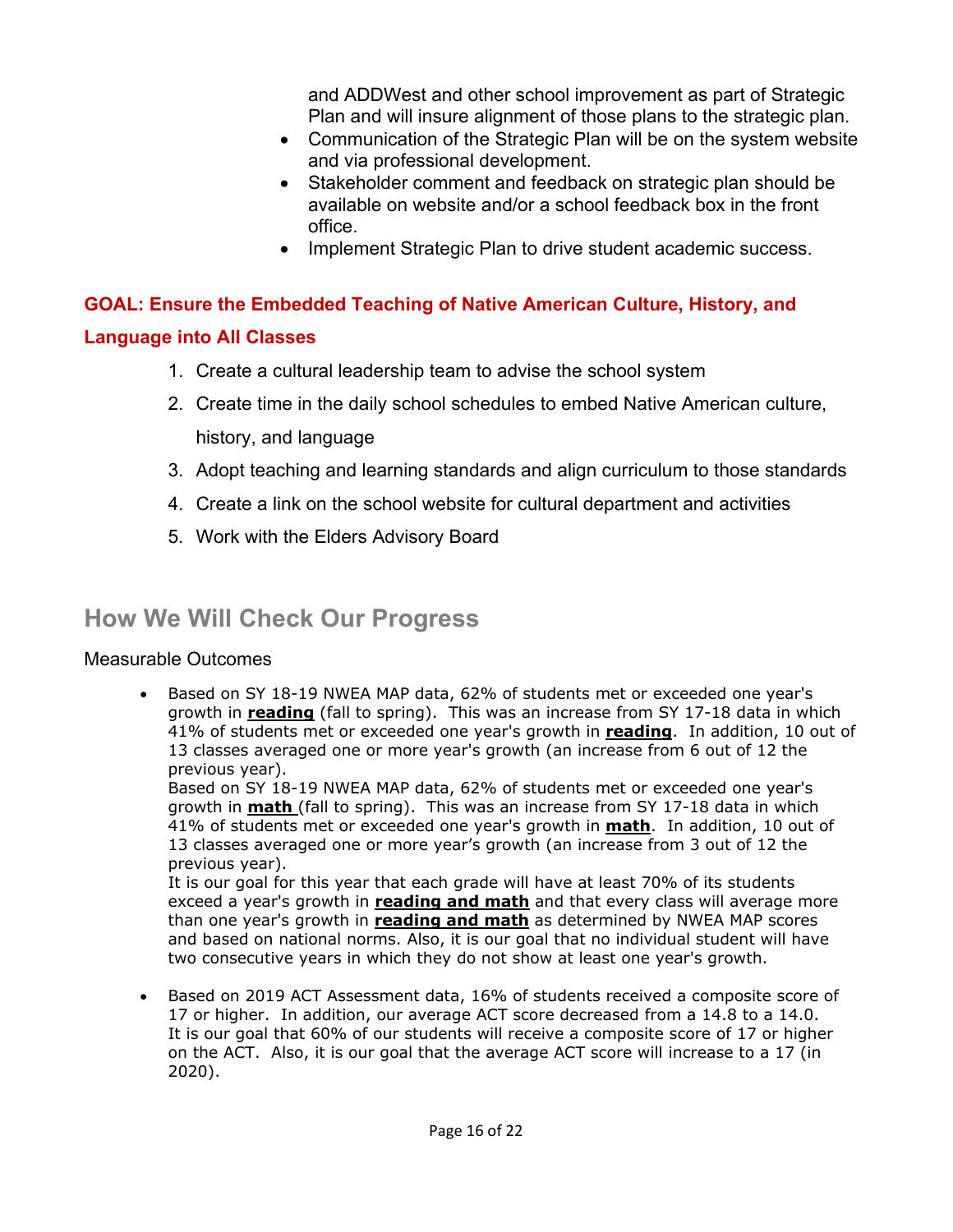#### **How will you evaluate whether you have met this goal?**

Evaluation of the smart goals will be based on the following: (1) interim assessments from Northwest Evaluation Association Measures of Academic Progress (NWEA MAP) (2) summative assessments from the ACT state assessment for Wyoming (3) informal assessments from curriculum based assessments in the classroom (4) summative assessments from statewide WY-TOPP and ACT (5) trend data and comparative data will be gathered and reported.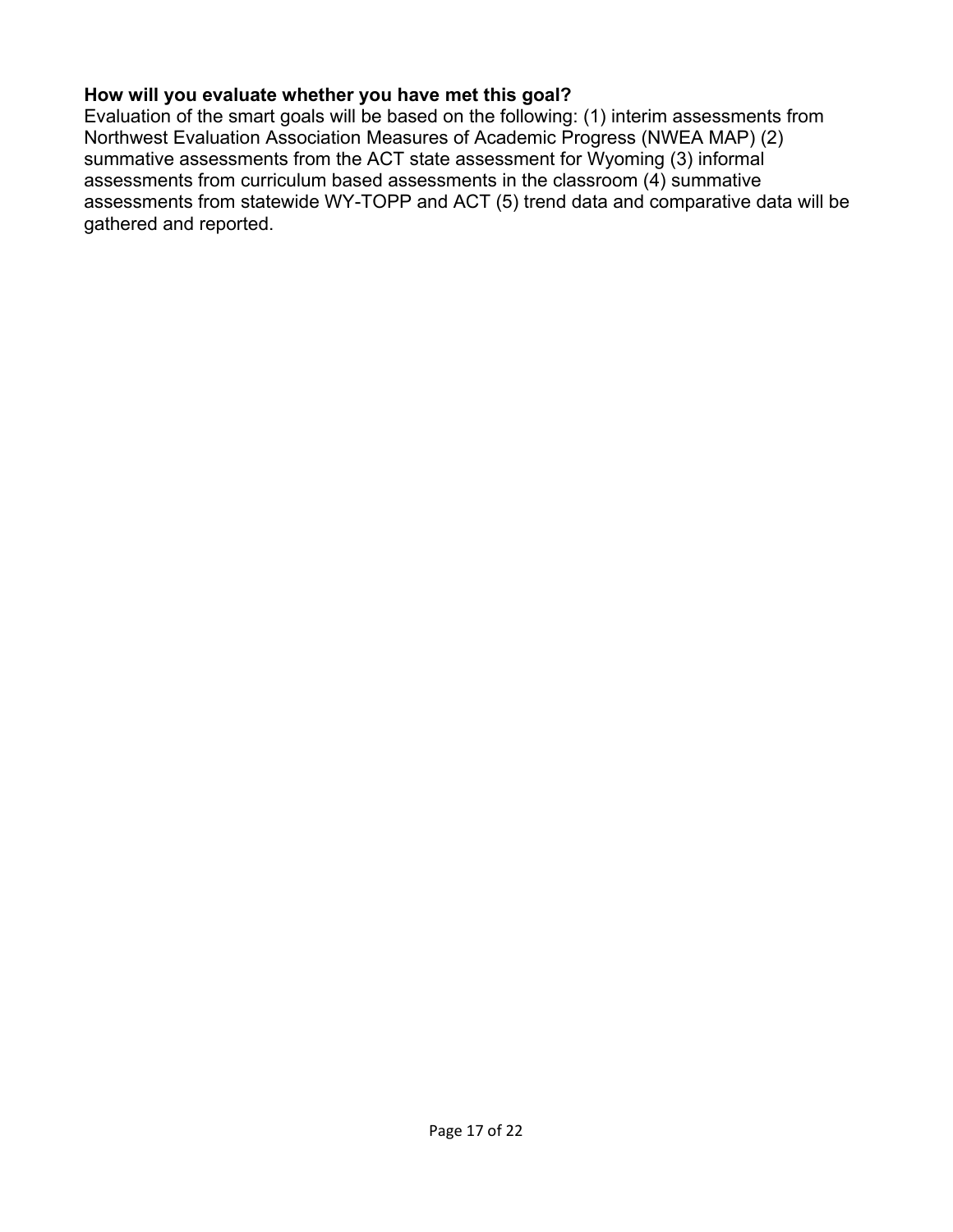# **Action Plan for AdvancED Goals**

1. Develop a process to collect multiple forms of data and train all staff members in analyzing and utilizing data to inform professional practice.

| Date and<br><b>Duration</b> | <b>Activity</b>                                                                                                                                                                                     | <b>Focus</b>                                                                                    | <b>Participants</b>                                                                 | <b>Measurables</b>                                                                                                                                                                                                                              | <b>Completion</b> |
|-----------------------------|-----------------------------------------------------------------------------------------------------------------------------------------------------------------------------------------------------|-------------------------------------------------------------------------------------------------|-------------------------------------------------------------------------------------|-------------------------------------------------------------------------------------------------------------------------------------------------------------------------------------------------------------------------------------------------|-------------------|
| <b>June 2017</b>            | Establish a<br>data team.<br>Develop a<br>written plan.<br>Provide<br>ongoing<br>leadership.                                                                                                        | Establish a<br>clear vision<br>for<br>schoolwide<br>data use.                                   | Frank<br>Jim<br><b>Matt</b><br>Macey                                                | <b>Share written</b><br>plan with school<br>board by June<br>2017.                                                                                                                                                                              | Completed         |
| Aug. 2017<br>- May<br>2018  | Explain<br>expectations<br>and<br>assessment<br>criteria.<br>Provide<br>feedback and<br>tools to<br>students and<br>families.<br>Use students'<br>analyses to<br>guide<br>instructional<br>changes. | Teach<br>students and<br>families to<br>examine their<br>own data and<br>set learning<br>goals. | Frank, Jim, Matt<br><b>Parent Advisory</b><br>Group<br>Classroom<br><b>Teachers</b> | Administrators<br>share with staff,<br>students,<br>parents,<br>community<br>members.<br>Provide<br>assessment<br>scores to<br>students and<br>parents digitally,<br>through district<br>newsletter, and<br>through in-<br>person<br>trainings. | In progress       |
| Feb. 1,<br>2017             | <b>Articulate</b><br>system<br>requirements.<br><b>Determine</b><br>whether to build<br>or buy the data<br>system.<br>Plan the<br>implementation<br>of the system.                                  | Develop and<br>maintain a<br>district-wide<br>data system.                                      | Macey and Tyrel<br>Data Team<br>Administration<br>and Data<br>Facilitator           | Implementation<br>plan completed.                                                                                                                                                                                                               | In progress       |
| Dec. 2017<br>(and           | Collect data<br>about student                                                                                                                                                                       | Make data<br>part of                                                                            | Administration                                                                      | Share<br>assessment                                                                                                                                                                                                                             | In progress       |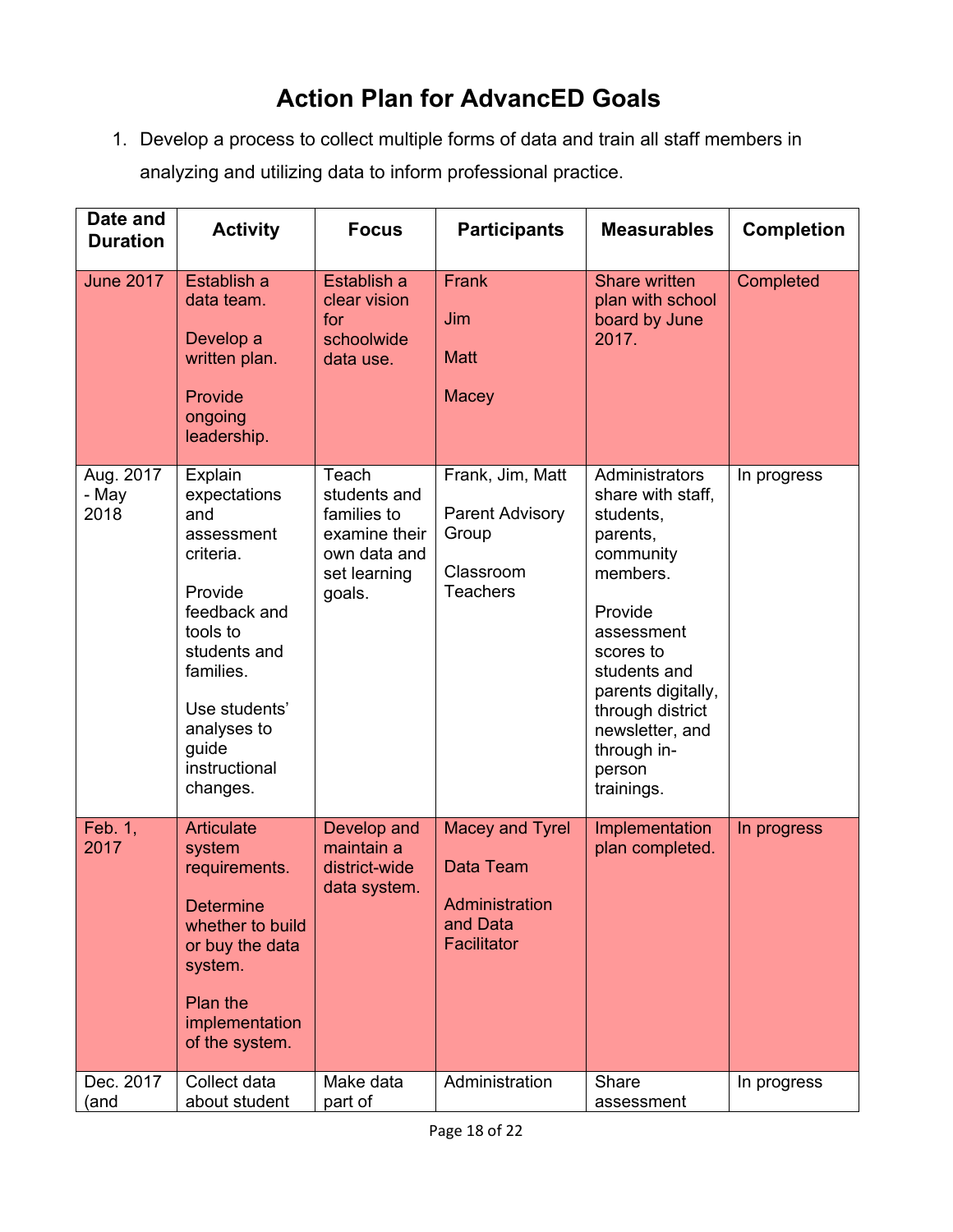| ongoing)         | learning.<br>Interpret data<br>and develop<br>hypothesis.<br>Modify<br>instruction.                                                        | teachers'<br>ongoing<br>cycle of<br>instructional<br>improvement.                     | Macey<br><b>Teachers</b>       | matrix and<br>provide training<br>in data analysis<br>in PD, PLCs<br>and staff<br>meetings.<br>Data facilitator<br>collect and<br>shares pertinent<br>data with staff<br>and parents.<br>Monitor lesson<br>planning<br>through shared<br>lessons plans<br>and classroom<br>walkthroughs. |             |
|------------------|--------------------------------------------------------------------------------------------------------------------------------------------|---------------------------------------------------------------------------------------|--------------------------------|------------------------------------------------------------------------------------------------------------------------------------------------------------------------------------------------------------------------------------------------------------------------------------------|-------------|
| Aug. 15,<br>2017 | Designate a<br>facilitator.<br>Designate time<br>for<br>collaboration.<br>Provide<br>professional<br>development.<br>Create data<br>rooms. | Provide<br>supports that<br>foster a data-<br>driven culture<br>within the<br>school. | Administration<br><b>Macey</b> | Data time is set<br>aside during PD<br>and also during<br>regular school<br>week.<br>Using data in<br><b>PLCs</b> is<br>monitored<br>regularly<br>through agenda<br>sharing.                                                                                                             | In progress |

2. Focus on using effective methods and instructional strategies based on scientifically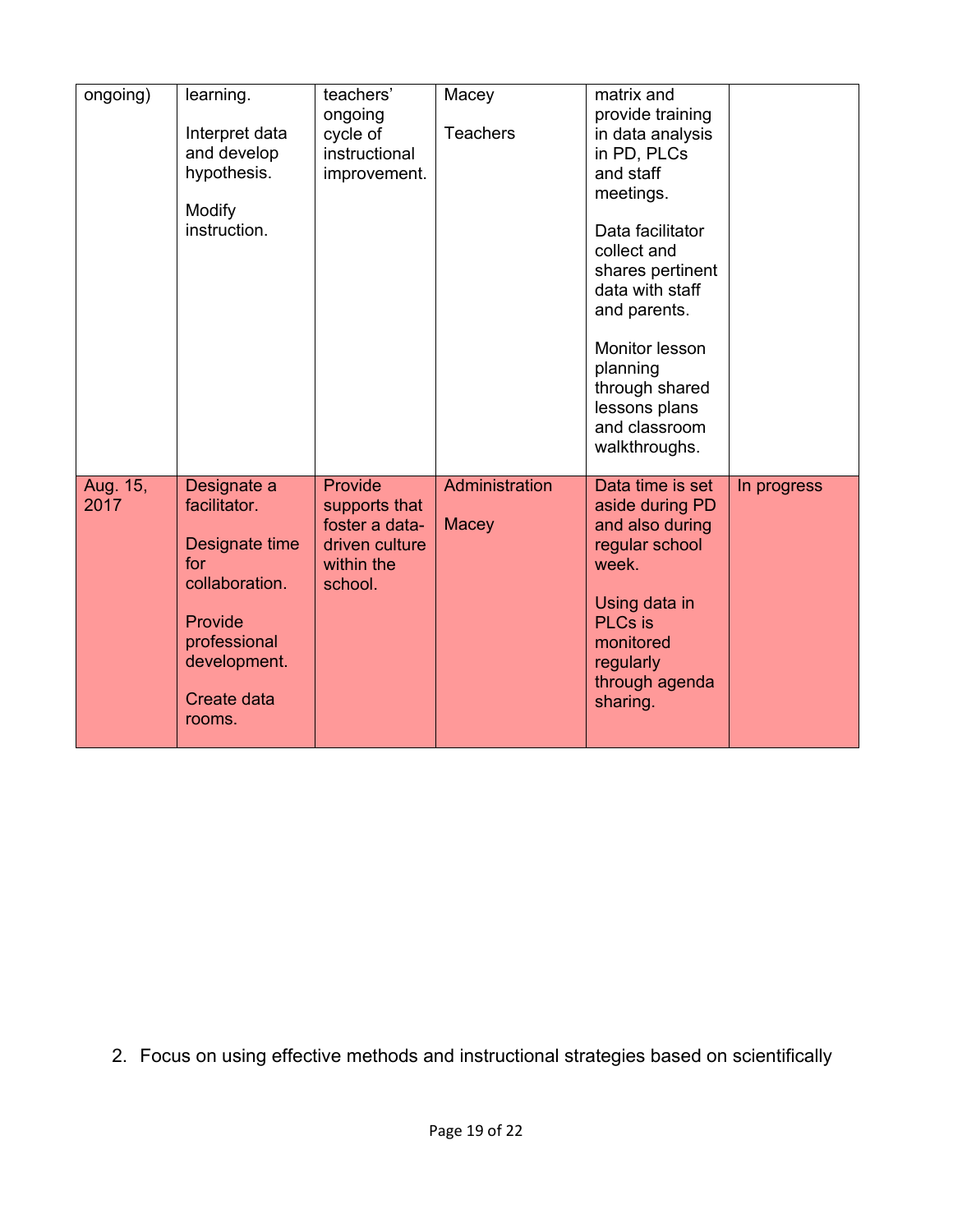based research to strengthen the core academic program of the school, increase the amount and quality of learning time, and address the needs of all children, but particularly the needs of low-achieving children. Honing instructional skills.

| Date and<br><b>Duration</b>                           | <b>Activity</b>                                                                                                                                                                                                                                                      | <b>Focus</b>                                                                                                             | <b>Participant</b><br>S              | <b>Measurable</b><br>S                                                                            | <b>Completio</b><br>n |
|-------------------------------------------------------|----------------------------------------------------------------------------------------------------------------------------------------------------------------------------------------------------------------------------------------------------------------------|--------------------------------------------------------------------------------------------------------------------------|--------------------------------------|---------------------------------------------------------------------------------------------------|-----------------------|
| <b>May 2018</b><br>for<br>observation<br><sub>S</sub> | <b>Expand and</b><br>standardize<br>templates to<br>update<br>maps in<br>elementary<br>language<br>arts.<br>Diary map<br>math at<br>elementary.<br><b>Use</b><br>standardize<br>d templates<br>to map one<br>course in<br>each<br>content area<br>at high<br>school. | <b>Create</b><br>horizontal<br>and vertical<br>curriculum<br>maps<br>aligned to<br>Wyoming<br><b>State</b><br>Standards. | Jim<br>Frank/Matt<br><b>Teachers</b> | <b>Completed LA</b><br>map (K-8).<br>One course<br>map per<br>content area<br>in HS<br>completed. |                       |
| Nov. 2017                                             | <b>Discuss</b><br>Danielson<br>rubrics and<br>agree on<br>"look fors".<br>Practice<br>skills in<br>response to<br>data and<br>feedback.                                                                                                                              | Managing<br>classroom<br>environment                                                                                     | Jim<br>Frank/Matt<br><b>Teachers</b> | Use<br>standardized<br>walk-through<br>form for<br>observations.                                  | In progress           |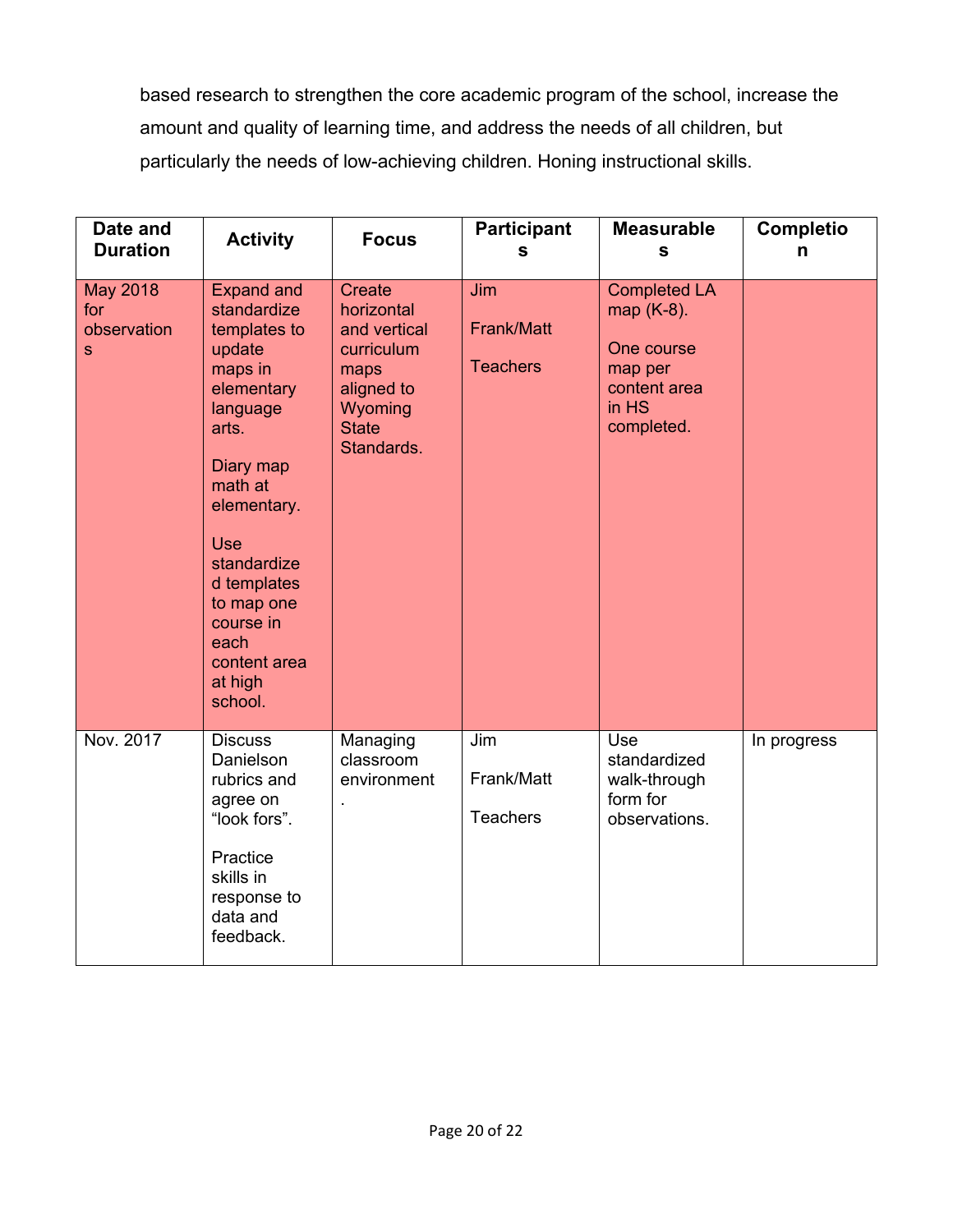3. Provide effective and timely activities to assist students who have difficulty mastering the proficient or advanced levels of academic achievement standards.

| Date and<br><b>Duration</b> | <b>Activity</b>                                                                                                                                                                                                         | <b>Focus</b>                                                                                   | <b>Participants</b>                                                                                                    | <b>Measurables</b>                                                                                     | <b>Completion</b> |
|-----------------------------|-------------------------------------------------------------------------------------------------------------------------------------------------------------------------------------------------------------------------|------------------------------------------------------------------------------------------------|------------------------------------------------------------------------------------------------------------------------|--------------------------------------------------------------------------------------------------------|-------------------|
| Feb. 1, 2018                | <b>Describe</b><br>school-wide<br>intervention<br>strategies,<br>processes and<br>procedures.<br><b>Maintain</b><br>student rosters<br>and staff<br>assignments,<br>schedule of<br>service delivery<br>for Rtl program. | <b>Crate and</b><br>implement a<br>multi-tiered<br>instructional<br>approach (Rtl<br>program). | Administration<br><b>SPED Staff</b><br><b>Rtl</b> and<br>Reading<br><b>Speacialist</b>                                 | <b>Create and Rtl</b><br>handbook.                                                                     | In progress       |
| Sept. 1, 2017               | Continue the<br>after school<br>program with<br>possible<br>modifications.<br>Study the<br>feasibility of a<br>project-based<br>summer school<br>program.<br>Continue<br>summer<br>leadership<br>academy.               | Study summer<br>and extended<br>day options.                                                   | Administration<br><b>SPED Director</b><br>Rtl and<br>Reading<br>Specialist<br>21 <sup>st</sup> CCLC<br><b>Director</b> | Recommendation<br>regarding<br>extended day and<br>summer school<br>will be presented<br>to the board. | In progress       |

### **District Assessments**